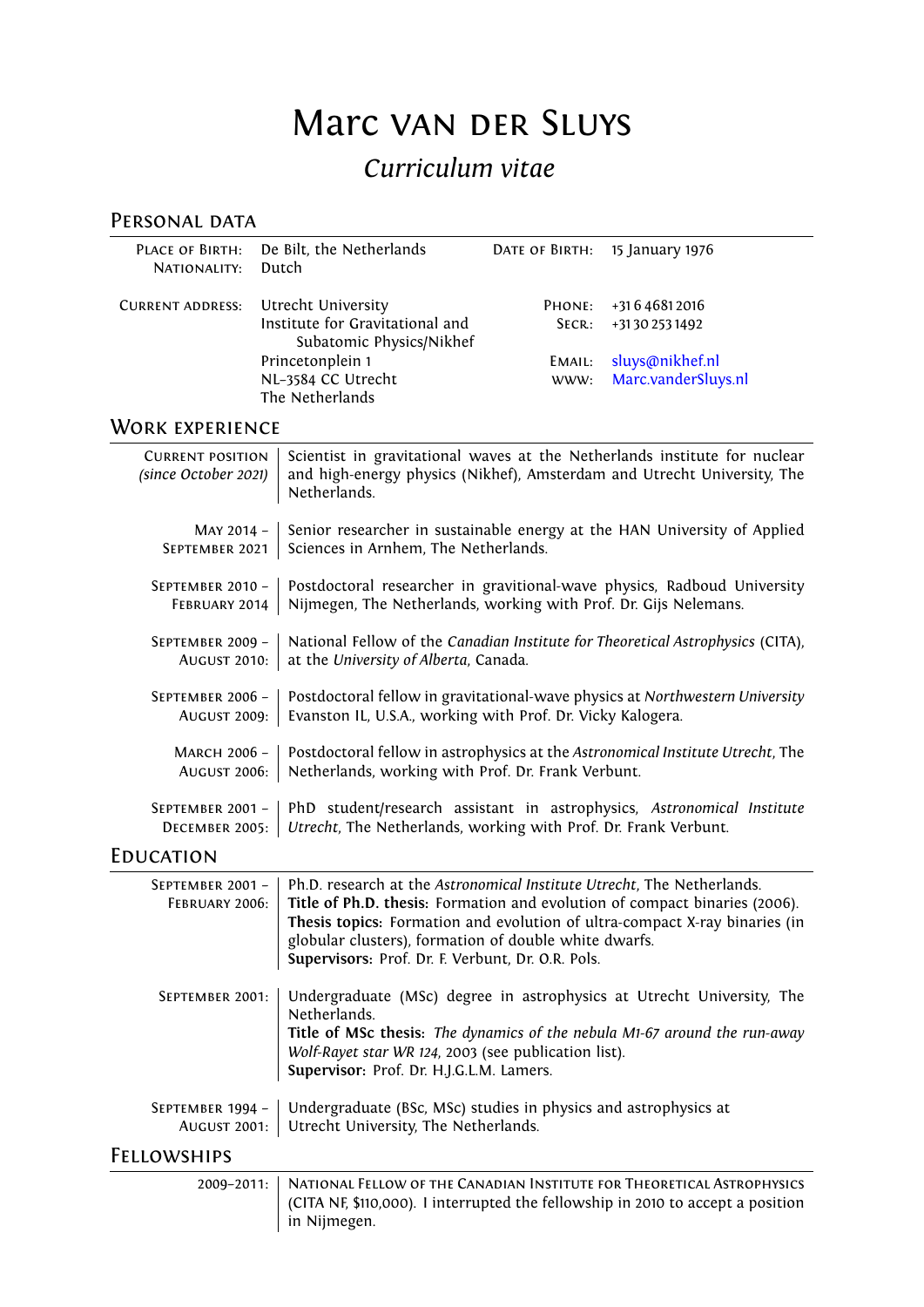#### **LANGUAGES**

|                 | DUTCH: Mother tongue | FRENCH: Basic knowledge    |
|-----------------|----------------------|----------------------------|
| ENGLISH: Fluent |                      | ITALIAN: Minimal knowledge |
| GERMAN: Fluent  |                      | SPANISH: Minimal knowledge |

#### Interests and skills

| <b>RESEARCH INTERESTS:</b>    | Scientific research, scientific modelling, physics, astronomy, (Bayesian)<br>statistics, signal processing, data analysis, CPU-intensive modelling, Big<br>data, automation, autonomous (embedded) systems |
|-------------------------------|------------------------------------------------------------------------------------------------------------------------------------------------------------------------------------------------------------|
| <b>COMPUTER ENVIRONMENTS:</b> | Linux, Unix, Mac OS, Windows                                                                                                                                                                               |
| COMPUTING PLATFORMS:          | Cluster, server, (headless) pc, Raspberry Pi, Arduino, embedded systems                                                                                                                                    |
| <b>SYSTEM MANAGEMENT:</b>     | Linux server/client (Gentoo, Arch, Ubuntu, CentOS, Fedora, ), Beowulf<br>cluster, Mac OS, Windows                                                                                                          |
| PROGRAMMING:                  | Python, ANSI C/C99, Fortran 77/90/95/2003/2008, C++, Perl, IDL, Maxima,<br>MATLAB, Mathematica, R                                                                                                          |
| OTHER COMPUTING:              | Open-source software, bash (+scripting), tcsh, emacs, vi, sed, awk, git,<br>svn, cvs, ETEX, HTML, PHP, JavaScript, Linux kernel                                                                            |

#### Scientific interests and experience

- **Scientific modelling.** Translating (scientific) questions and problems to a (physical) computer model. Experience with CPU-intensive models, such as the detailed evolution of a (binary) star or the simulation of a galaxy in *e.g.* C or Fortran on PCs and clusters.
- **Statistics.** Analysis of results from computer models. Monte Carlo-simulatiions. Bayesians statistics using *Markov chains* for parameter estimation (9–15 dimensions) and *Bayesian model selection* (*Bayes factor*, *odds ratio*, *etc*.).
- **Signal processing.** Experience with low- (LIGO-Virgo) and high (LISA) signal-to-noise ratios in signals from gravitational waves: sampling, filtering, Fourier transformations, match between signals, *etc.*
- **Data analysis.** Analysis, reduction and (graphical) presentation of results from the processes mentioned above, using *e.g.* matplotlib, PLplot, GNU plot, MATLAB, *etc*. Experience with *Big data*.
- **Social interests.** Sustainable generation and efficient use of energy and resources by a growing world population. Climate modelling, especially the feedback of greenhouse gasses, melting ice caps, changing wind and ocean currents, and the consequences for food production. Medical use of scanners, imaging and monitoring (MRI, CT, ultrasound, ECG, EEG, *etc*.) for *e.g.* neurological, cardiovascular or oncological research. Neurology and cognition; modelling and statistics of conscience, behaviour, language, religion, *etc*.

**Popularisation of astronomy and public outreach.** Amongst my activities are:

**Popular talks and courses** (at public observatories, schools, special groups; since 1991)

**Public observing nights** with (amateur) telescopes at Sonnenborgh Observatory, Utrecht (1991– 2006)

**Popular-astronomy website hemel.waarnemen.com**, providing *astrocalendars*, sky maps, and more (in Dutch/Flemish, since 2004). I predict events in the night sky which can be observed with simple means by a general public and draw about 5500 unique visitors a day (*∼*2 million in 2020).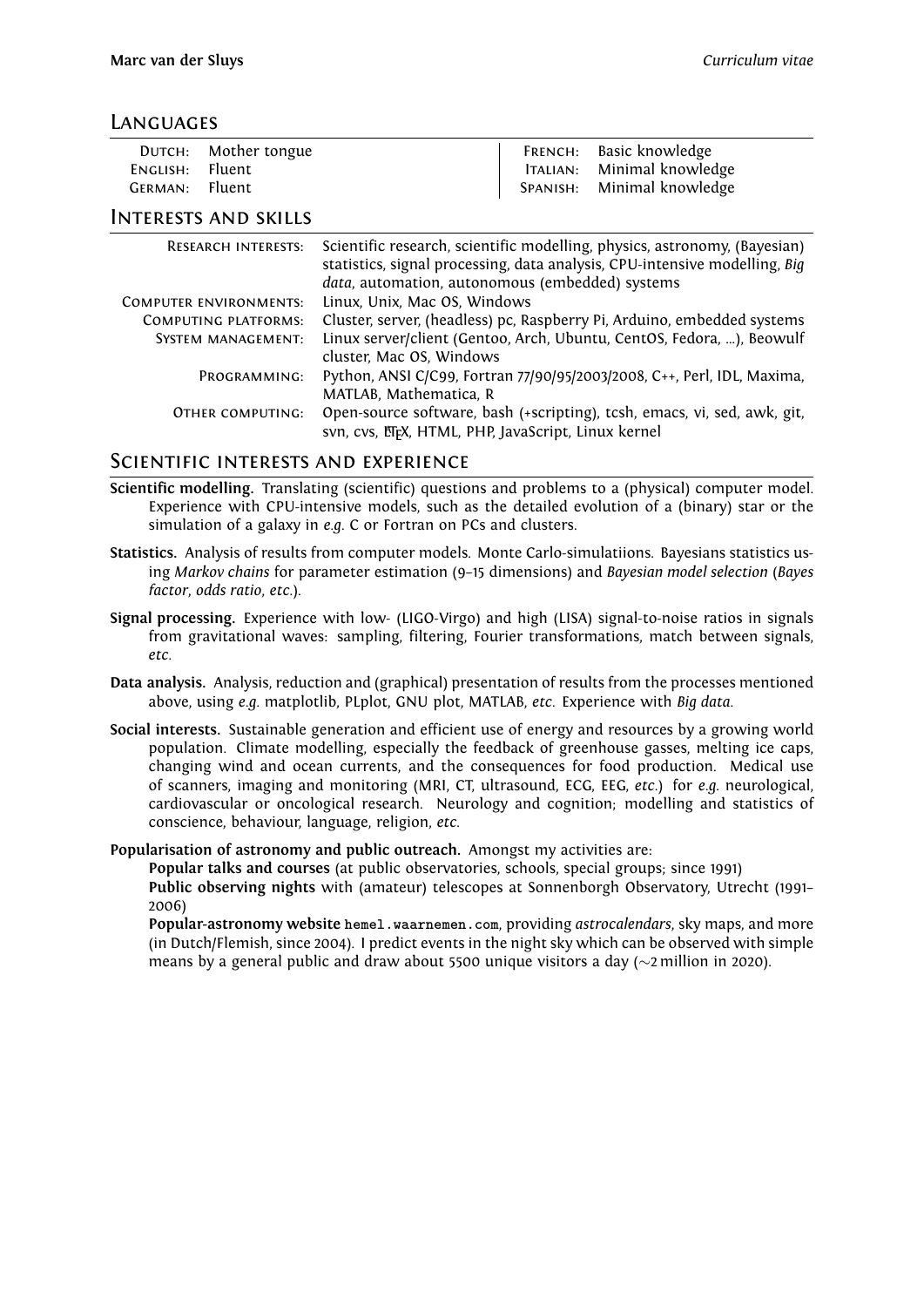# Academic teaching and outreach

| <b>COMPACT BINARIES</b>                     | RU Nijmegen, MSc level, 2011, 2020, 2021 (one lecture)                                                         |
|---------------------------------------------|----------------------------------------------------------------------------------------------------------------|
| SCENARIO MODELLING                          | HAN Arnhem, MSc level, 2018-2021 (course)                                                                      |
| SOLAR ENERGY                                | HAN Arnhem, MSc level, 2018-2021 (course)                                                                      |
| <b>OPERATING SYSTEMS</b>                    | HAN Arnhem, BSc level, 2016-2020 (course Linux system pro-<br>gramming)                                        |
| <b>HISTORY OF ASTRONOMY</b>                 | RU Nijmegen, MSc level, 2019 (lab class, Python)                                                               |
| <b>BINARY EVOLUTION</b>                     | Universidad de Valparaíso, Chile, MSc level, 2012 (one lecture)                                                |
| DUTCH ASTRONOMY OLYMPIAD                    | RU Nijmegen, high-school level, 2011 (organiser + 1 lecture)                                                   |
| <b>OBSERVATIONAL ASTROPHYSICS</b>           | RU Nijmegen, BSc level, 2011 (one lecture)                                                                     |
| ASTRO 465 (STELLAR ASTROPHYSICS)            | University of Alberta, MSc level, 2010 (TA)                                                                    |
| NASA SUMMER PROGRAM SEMINAR                 | Northwestern University, BSc/MSc level, 2009                                                                   |
| STELLAR EVOLUTION                           | Utrecht University, BSc level, 2006 (one lecture)                                                              |
| HIGH-ENERGY ASTROPHYSICS                    | Utrecht University, MSc level, 2001, 2002 (TA)                                                                 |
| <b>OBSERVATIONAL ASTROPHYSICS 1 &amp; 2</b> | Utrecht University, BSc/MSc level, 2002 (TA)                                                                   |
| MORGENSTERREN                               | Utrecht University, three-day astronomy course for high-                                                       |
| THE ROTATION SPEED OF THE SUN               | school students, high-school level, 2002, 2003<br>Measuring the rotation of the Sun using the Utrecht observa- |
|                                             | tory spectrograph, high-school level, 1997-2001                                                                |

# Supervision of undergraduate and graduate students

| <b>SWETA SHAH</b>            | GW astronomy; PhD student at Nijmegen University (2010-present). PhD<br>thesis: November 2014.       |
|------------------------------|------------------------------------------------------------------------------------------------------|
| <b>CHRIS CHAMBERS</b>        | Gravitational waves; MSc student at Utrecht/Nijmegen University (2011-                               |
|                              | 2012). MSc thesis: Improvements in Determining the Masses of Compact                                 |
|                              | Objects in Binaries using Gravitational Waves (2012).                                                |
| <b>MAARTEN VAN DE GRIEND</b> | White-dwarf planets; BSc student at Nijmegen University (2010-2012).                                 |
|                              | BSc thesis: Finding Jovian planets around hot white dwarfs by their $H_{\alpha}$<br>emission (2012). |
| <b>TYRONE WOODS</b>          | Double white dwarfs; MSc student at the University of Alberta (2009–                                 |
|                              | 2011). MSc thesis: On the Formation of Double White Dwarfs through                                   |
|                              | Stable Mass Transfer and a Common Envelope (Woods et al., 2012).                                     |
| <b>BEN FARR</b>              | Gravitational waves; PhD student at Northwestern University (2009).                                  |
|                              | PhD thesis: 2014?                                                                                    |
| <b>ANDREW LOVERIDGE</b>      | Binary evolution; MSc student, Northwestern University (2009-2011).                                  |
|                              | MSc thesis: Analytical Expressions for the Envelope Binding Energy of                                |
|                              | Giants as a Function of Basic Stellar Parameters (Loveridge et al., 2011).                           |
| VIVIEN RAYMOND               | Gravitational waves; MSc, then PhD student at Northwestern Univer-                                   |
|                              | sity (2007-2009). PhD thesis: Parameter Estimation Using Markov Chain                                |
|                              | Monte Carlo Methods for Gravitational Waves from Spinning Inspirals of                               |
|                              | Compact Objects (2012).                                                                              |

## International activities

# **Work visits**

| Feb-Mar 2012 | UNIVERSIDAD DE VALPARAÍSO, Chile (Schreiber, Zorotovic) | 1 month |
|--------------|---------------------------------------------------------|---------|
| Jan-Feb 2011 | NORTHWESTERN UNIVERSITY (Politano, Loveridge, Kalogera) | 1 week  |
| Jul-Aug 2010 | NORTHWESTERN UNIVERSITY (Loveridge, Kalogera, Raymond)  | 1 week  |
| May 2010     | MPA, GARCHING, Germany (Ruiter)                         | 2 days  |
| Mar 2010     | CITA, TORONTO, Canada (Murray, Pfeiffer)                | 1 week  |
| Feb-Mar 2010 | MCMASTER UNIVERSITY, Hamilton, Canada (Glebbeek)        | 1 week  |
| May 2009     | UNIVERSITY OF BIRMINGHAM, UK (Vecchio, Veitch)          | 3 days  |
| Sep 2008     | UNIVERSITY OF BIRMINGHAM, UK (Vecchio, Veitch)          | 1 week  |
| Mar 2008     | PENN STATE UNIVERSITY (O'Shaughnessy)                   | 1 week  |
| Oct 2007     | UNIVERSITY OF BIRMINGHAM, UK (Vecchio)                  | 1 week  |
|              |                                                         |         |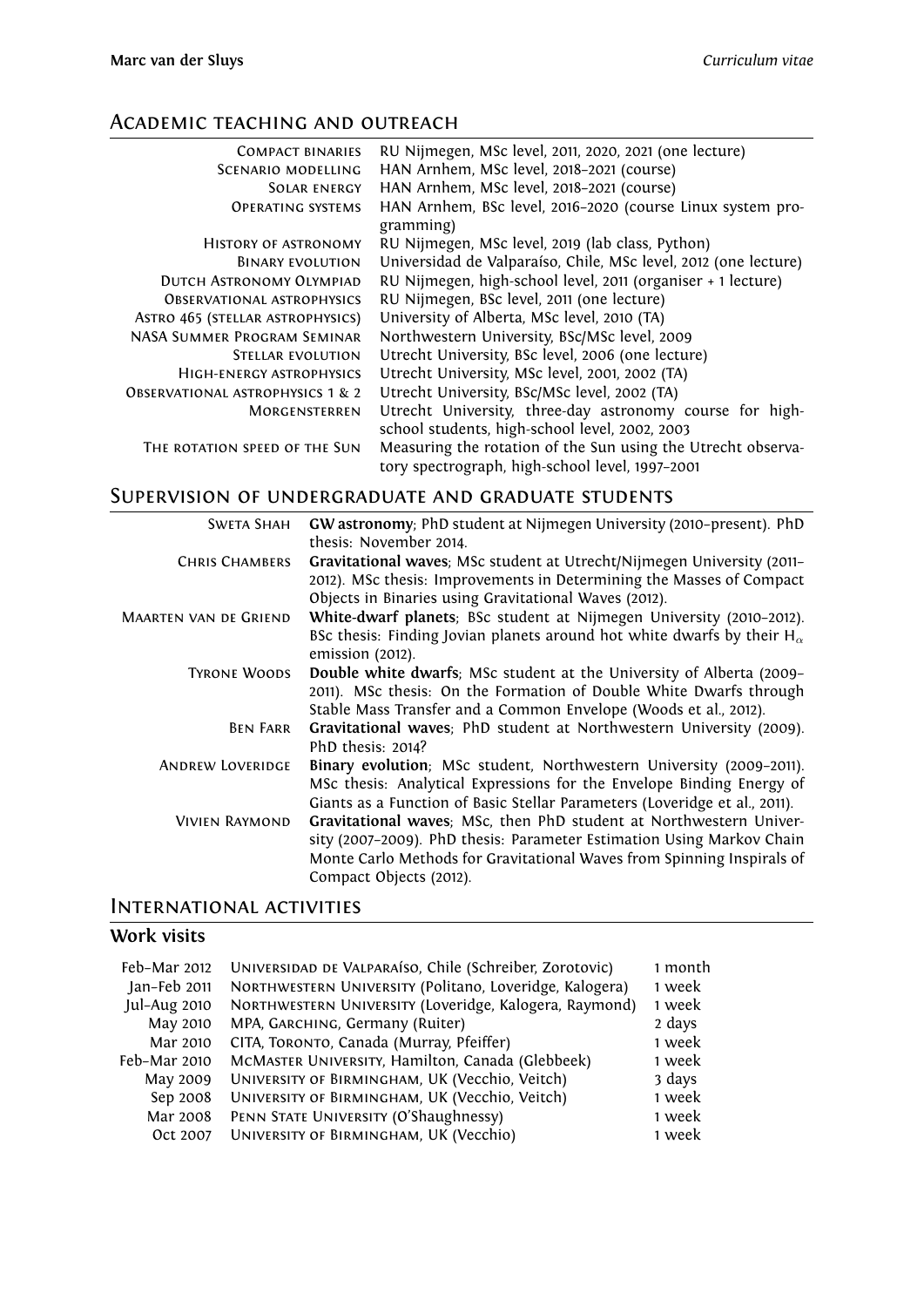#### **International collaborations**

| DOUBLE-WHITE-DWARF FORMATION                                 | Schreiber, Zorotovic (Valparaíso)                                                                            |  |  |
|--------------------------------------------------------------|--------------------------------------------------------------------------------------------------------------|--|--|
| ULTRACOMPACT X-RAY BINARIES.<br>AM CVN STARS                 | in 't Zand (Utrecht), Nelemans (Nijmegen), Yungelson<br>(Moscow), Tout (Cambridge), Portegies Zwart (Leiden) |  |  |
| <b>BINARY EVOLUTION CODE</b>                                 | Eggleton (Los Alamos), Glebbeek (McMaster)                                                                   |  |  |
| <b>STELLAR MERGERS</b>                                       | Politano (Milwaukee), Taam (Taiwan), Glebbeek (McMaster)                                                     |  |  |
| POPULATION SYNTHESIS OF SPINNING<br><b>BLACK HOLES</b>       | Belczynski (Arizona)                                                                                         |  |  |
| <b>GRAVITATIONAL WAVES, BAYESIAN</b><br>PARAMETER ESTIMATION | Röver, Meyer (Auckland), Vecchio, Veitch (Birmingham, UK),<br>Christensen (Carleton)                         |  |  |
| LIGO/VIRGO FOLLOW-UP PIPELINE                                | Gouaty (Louisiana State)                                                                                     |  |  |

#### **Memberships**

- 2007–2010 The Laser Interferometer Gravitational-wave Observatory (LIGO)
- 2007–2009 Cofounder and chair of the Bayesian-analysis group in the LIGO-Virgo collaboration
- 2011–2014 The Virgo interferometric antenna for gravitational waves
- 2011–2014 Nikhef: Dutch National Institute for Subatomic Physics
- since 2020 NLLGG: Dutch Linux user group
- Since 2021 The LIGO-Virgo collaboration

#### PUBLICATION SUMMARY

| <b>REFEREED PUBLICATIONS:</b>     | 94    | ONLINE PUBLICATIONS:                 | - 13 |
|-----------------------------------|-------|--------------------------------------|------|
| <b>NON-REFEREED PUBLICATIONS:</b> |       | SCIENTIFIC SOFTWARE PACKAGES:        |      |
| CITATIONS:                        | 19002 | <b>CONTRIBUTIONS TO CONFERENCES:</b> | 24   |
| $H$ -INDEX:                       | 58    | SEMINAR TALKS AND COLLOQUIA:         | 20   |
| $110$ -INDEX:                     | 93    | POPULAR TALKS AND LECTURES:          | 145  |
|                                   |       |                                      |      |

#### Refereed publications

- 1. van der Sluys, M. & van Kan, 2021, P., in preparation: **SolTrack: a free, fast and accurate C/C++, Python and Adruino routine to compute the position of the Sun**
- 2. Catau, R., et al. 2020, Urban and Transit Planning, 415: **High-Concentration Solar Energy Systems for the Built Environment**
- 3. Sonneveld, P., et al., accepted for publication in Acta Horticulturae, 2019: **A concentrated-solar system to reduce greenhouse heat load and generate energy**
- 4. Verbunt, F., & van der Sluys, M. 2019, Journal for the History of Astronomy 50.4, 383: **Why Halley did not discover proper motion and why Cassini did**
- 5. van der Sluys, M., van Kan, P., & Sonneveld, P. 2015, AIPC, 1679, 080003: **CPV in the built environment**
- 6. P. Sonneveld, M. van der Sluys, A. van Rhijn & M. Hebbink, GreenSys 1170, 477, 2015: **Feasibility study of an electricity delivering Fresnel greenhouse**
- 7. van Haaften, L. M., Nelemans, G., Voss, R., van der Sluys, M. V., & Toonen, S. 2015, A&A, 579, A33: **Population synthesis of classical low-mass X-ray binaries in the Galactic Bulge**
- 8. Veitch, J., et al. 2015, PhRvD, 91, 042003: **Parameter estimation for compact binaries with groundbased gravitational-wave observations using the LALInference software library**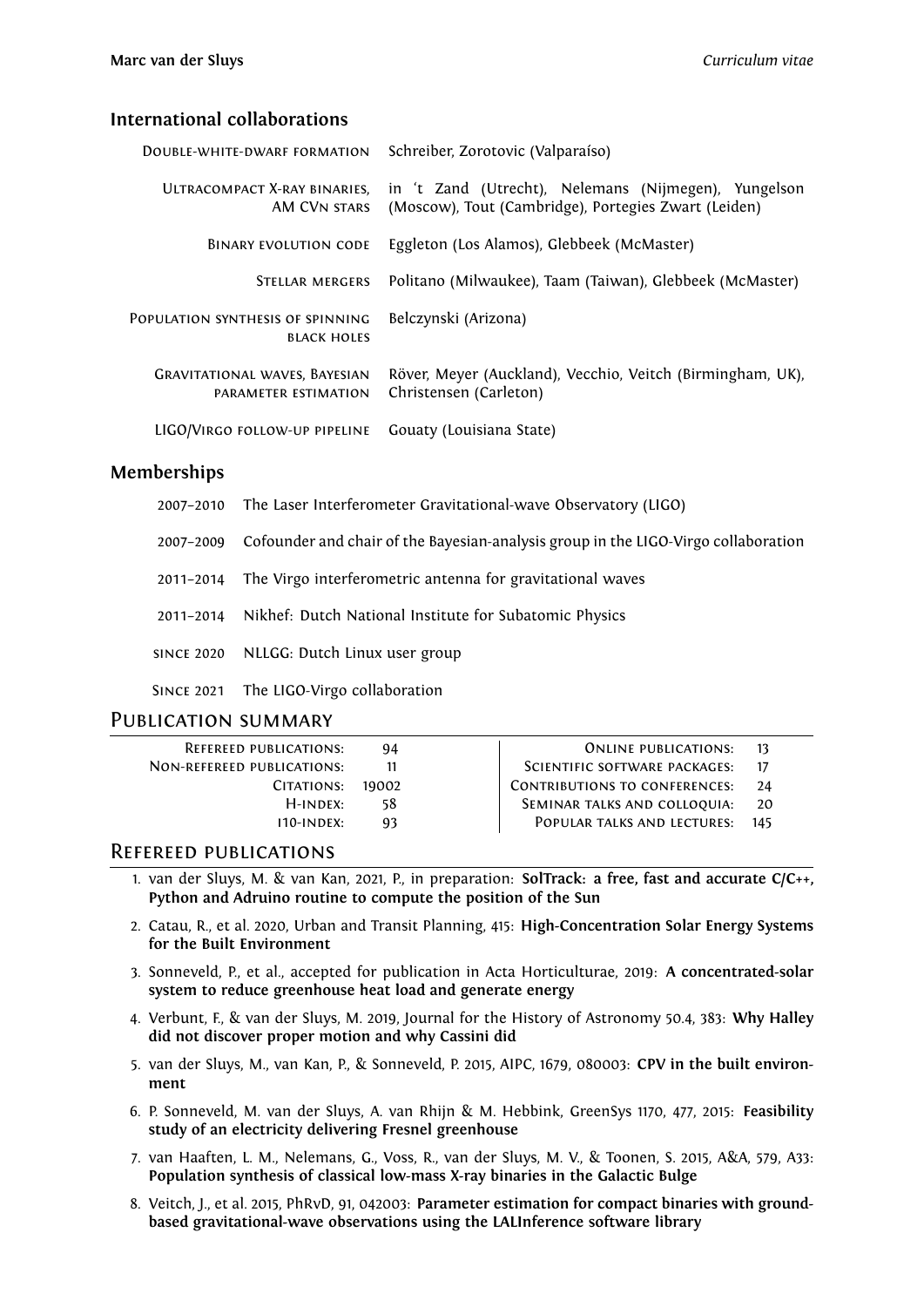- 9. Sidery, T., et al. 2014, PhRvD, 89, 084060: **Reconstructing the sky location of gravitational-wave detected compact binary systems: Methodology for testing and comparison**
- 10. Shah, S., Nelemans, G., & van der Sluys, M. 2013, A&A, 553, A82: **Using electromagnetic observations to aid gravitational-wave parameter estimation of compact binaries observed with LISA. II. The effect of knowing the sky position**
- 11. Ratti, E. M., et al. 2013, MNRAS, 431, L10: **IGR J19308+0530: Roche lobe overflow on to a compact object from a donor 1.8 times as massive**
- 12. van Haaften, L. M., Nelemans, G., Voss, R., Toonen, S., Portegies Zwart, S. F., Yungelson, L. R., & van der Sluys, M. V. 2013, A&A, 552, A69: **Population synthesis of ultracompact X-ray binaries in the Galactic bulge**
- 13. Shah, S., van der Sluys, M., & Nelemans, G. 2012, A&A, 544, A153: **Using electromagnetic observations to aid gravitational-wave parameter estimation of compact binaries observed with LISA**
- 14. Veitch, J., et al. 2012, PhRvD, 85, 104045: **Estimating parameters of coalescing compact binaries with proposed advanced detector networks**
- 15. Woods, T. E., Ivanova, N., van der Sluys, M. V., & Chaichenets, S. 2012, ApJ, 744, 12: **On the Formation of Double White Dwarfs through Stable Mass Transfer and a Common Envelope**
- 16. Loveridge, A. J., van der Sluys, M. V., & Kalogera, V. 2011, ApJ, 743, 49: **Analytical Expressions for the Envelope Binding Energy of Giants as a Function of Basic Stellar Parameters**
- 17. M. Politano, M.V. van der Sluys, R.E. Taam, and B. Willems, 2010, ApJ 720, 1752: **Population Synthesis of Common Envelope Mergers: I. Giant Stars with Stellar or Substellar Companions**
- 18. V. Raymond, M.V. van der Sluys, I. Mandel, V. Kalogera, C. Röver, N. Christensen, 2010, CQG 27, 114009: **The effects of LIGO detector noise on a 15-dimensional Markov-chain Monte-Carlo analysis of gravitational-wave signals**
- 19. G. Nelemans, L.R. Yungelson, M.V. van der Sluys and Christopher A. Tout, 2010, MNRAS 401, 1347: **The chemical composition of donors in AM CVn stars and ultra-compact X-ray binaries: observational tests of their formation**
- 20. Marc van der Sluys, Ilya Mandel, Vivien Raymond, Vicky Kalogera, Christian Röver and Nelson Christensen, 2009, CQG 26, 204010: **Parameter estimation for signals from compact binary inspirals injected into LIGO data**
- 21. B. Aylott et al. 2009, CQG 26, 165008: **Testing gravitational-wave searches with numerical relativity waveforms: Results from the first Numerical INJection Analysis (NINJA) project**
- 22. V. Raymond, M.V. van der Sluys, I. Mandel, V. Kalogera, C. Röver and N. Christensen 2009, CQG 26, 114007: **Degeneracies in Sky Localisation Determination from a Spinning Coalescing Binary through Gravitational Wave Observations: a Markov-Chain Monte-Carlo Analysis for two Detectors**
- 23. L. Cadonati et al. 2009, CQG 26, 114008: **Status of NINJA: the Numerical INJection Analysis project**
- 24. M.V. van der Sluys, C. Röver, A. Stroeer, V. Raymond, I. Mandel, N. Christensen, V. Kalogera, R. Meyer and A. Vecchio 2008, ApJ 688, L61: **Gravitational-wave astronomy with inspiral signals of spinning compact-object binaries**
- 25. M. Politano, R.E. Taam, M.V. van der Sluys, and B. Willems 2008, ApJ 687, L99: **Common Envelope Mergers: A Possible Channel for Forming Single sdB Stars**
- 26. M.V. van der Sluys, V. Raymond, I. Mandel, C. Röver, N. Christensen, V. Kalogera, R. Meyer and A. Vecchio 2008, CQGra 25, 184011: **Parameter estimation of spinning binary inspirals using Markovchain Monte Carlo**
- 27. K. Belczynski, R.E. Taam, E. Rantsiou and M.V. van der Sluys 2008, ApJ 682, 474: **Black-hole spin evolution: implications for short hard gamma-ray bursts and gravitational-wave detection**
- 28. M.V. van der Sluys, F. Verbunt and O.R. Pols 2006, A&A 460, 209: **Modelling the formation of double white dwarfs**
- 29. J. in 't Zand, A. Cumming, M. van der Sluys, F. Verbunt and O. Pols 2005, A&A 441, 675: **On the possibility of a helium white dwarf donor in the presumed ultracompact binary 2S 0918-549**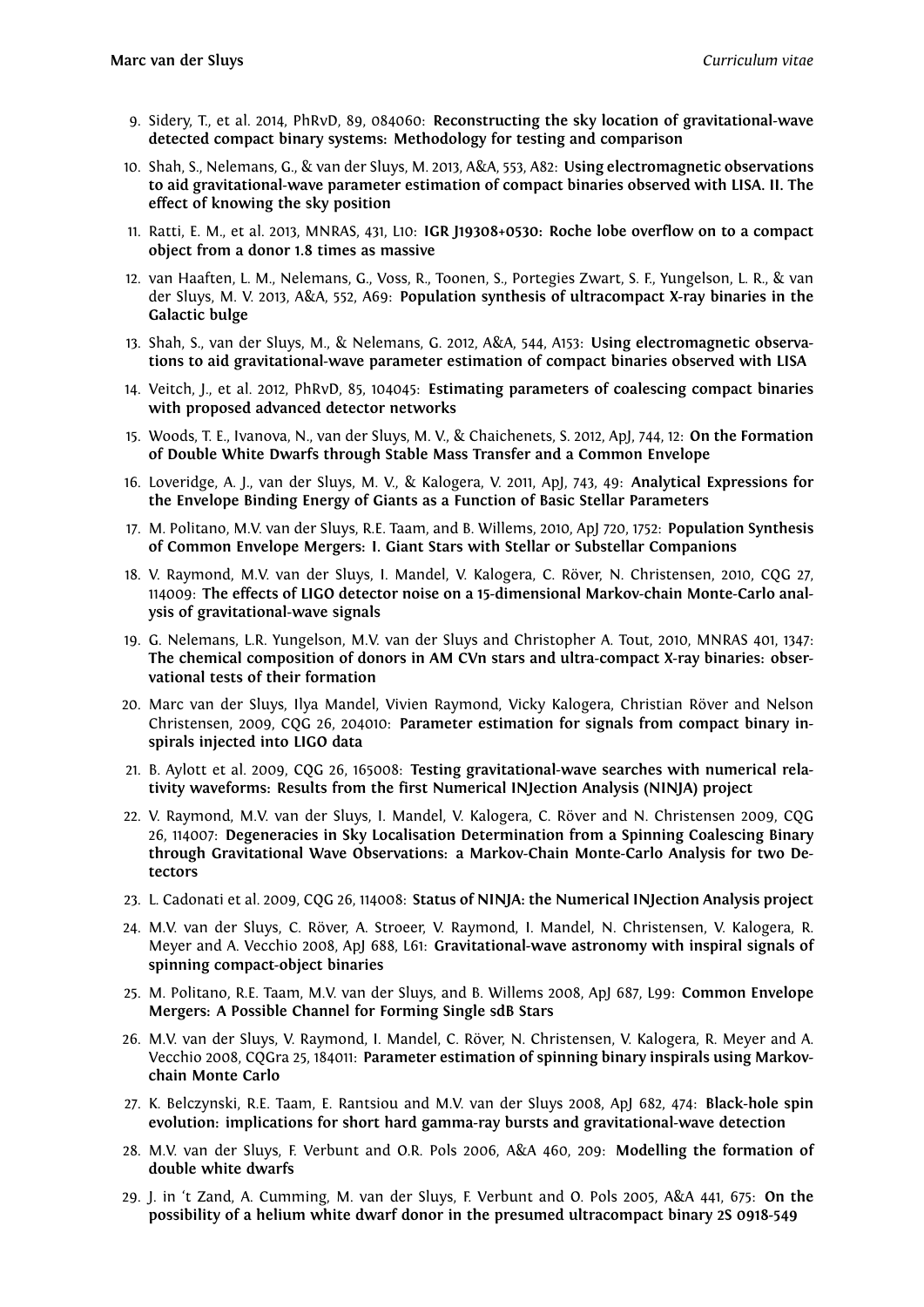- 30. M.V. van der Sluys, F. Verbunt and O.R. Pols 2005, A&A 440, 973: **Reduced magnetic braking and the magnetic capture model for the formation of ultra-compact binaries**
- 31. M.V. van der Sluys, F. Verbunt and O.R. Pols 2005, A&A 431, 647: **Creating ultra-compact binaries in globular clusters through stable mass transfer**
- 32. S.-C. Yoon, N. Langer, and M. van der Sluys 2004, A&A 425, 207: **On the stability of thermonuclear shell sources in stars**
- 33. M.V. van der Sluys and H.J.G.L.M. Lamers 2003, A&A 398, 181: **The dynamics of the nebula M1-67 around the run-away Wolf-Rayet star WR 124**

#### **Refereed LIGO Scientific Collaboration (LSC) publications**

- 34. Abbott, B. P., et al. 2016, PhRvX, 6, 041014: **Improved Analysis of GW150914 Using a Fully Spin-Precessing Waveform Model**
- 35. Abbott, B. P., et al. 2016, PhRvL, 116, 241102: **Properties of the Binary Black Hole Merger GW150914**
- 36. Aasi, J., et al. 2016, PhRvD, 93, 042007: **First low frequency all-sky search for continuous gravitational wave signals**
- 37. Aasi, J., et al. 2016, PhRvD, 93, 042006: **Search of the Orion spur for continuous gravitational waves using a loosely coherent algorithm on data from LIGO interferometers**
- 38. Abbott, B. P., et al. 2016, PhRvD, 93, 042005: **All-sky search for long-duration gravitational wave transients with initial LIGO**
- 39. Abbott, B. P., et al. 2016, LRR, 19, 1: **Prospects for Observing and Localizing Gravitational-Wave Transients with Advanced LIGO and Advanced Virgo**
- 40. Aasi, J., et al. 2015, ApJ, 813, 39: **Searches for Continuous Gravitational Waves from Nine Young Supernova Remnants**
- 41. Aasi, J., et al. 2015, CQGra, 32, 115012: **Characterization of the LIGO detectors during their sixth science run**
- 42. Acernese, F., et al. 2015, JPhCS, 610, 012014: **The Advanced Virgo detector**
- 43. Accadia, T., et al. 2015, ppyc.conf, 261: **Advanced Virgo Interferometer: a Second Generation Detector for Gravitational Waves Observation**
- 44. Aasi, J., et al. 2015, PhRvD, 91, 062008: **Directed search for gravitational waves from Scorpius X-1 with initial LIGO data**
- 45. Aasi, J., et al. 2015, PhRvD, 91, 022004: **Narrow-band search of continuous gravitational-wave signals from Crab and Vela pulsars in Virgo VSR4 data**
- 46. Aasi, J., et al. 2015, PhRvD, 91, 022003: **Searching for stochastic gravitational waves using data from the two colocated LIGO Hanford detectors**
- 47. Acernese, F., et al. 2015, CQGra, 32, 024001: **Advanced Virgo: a second-generation interferometric gravitational wave detector**
- 48. Aasi, J., et al. 2014, PhRvL, 113, 231101: **Improved Upper Limits on the Stochastic Gravitational-Wave Background from 2009-2010 LIGO and Virgo Data**
- 49. Aartsen, M. G., et al. 2014, PhRvD, 90, 102002: **Multimessenger search for sources of gravitational waves and high-energy neutrinos: Initial results for LIGO-Virgo and IceCube**
- 50. Aasi, J., et al. 2014, PhRvD, 90, 062010: **First all-sky search for continuous gravitational waves from unknown sources in binary systems**
- 51. Accadia, T., et al. 2014, CQGra, 31, 165013: **Reconstruction of the gravitational wave signal h(t) during the Virgo science runs and independent validation with a photon calibrator**
- 52. Aasi, J., et al. 2014, PhRvL, 113, 011102: **Search for Gravitational Waves Associated with** *γ***-ray Bursts Detected by the Interplanetary Network**
- 53. Aasi, J., et al. 2014, PhRvD, 89, 122004: **Methods and results of a search for gravitational waves associated with gamma-ray bursts using the GEO 600, LIGO, and Virgo detectors**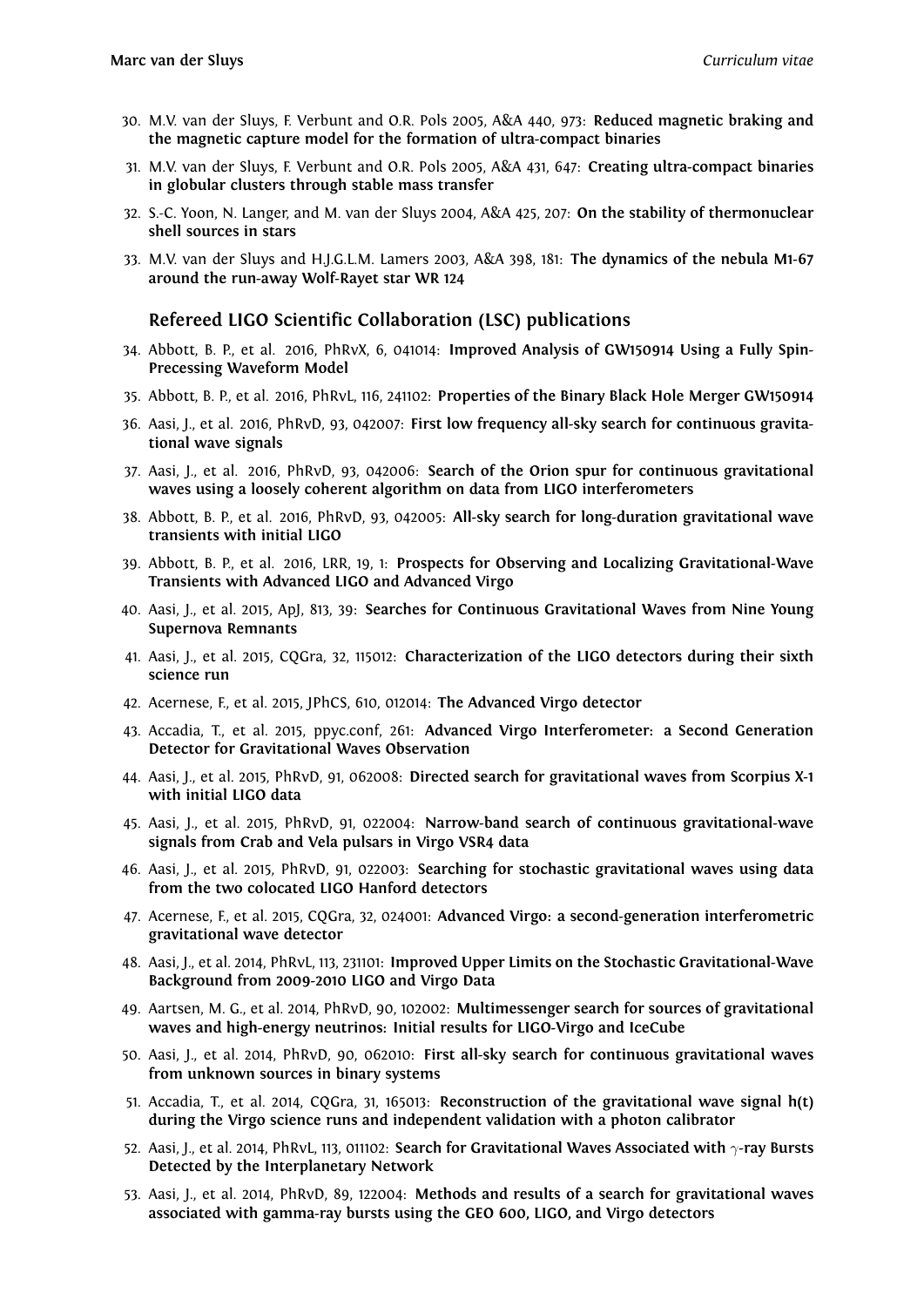- 54. Aasi, J., et al. 2014, PhRvD, 89, 122003: **Search for gravitational radiation from intermediate mass black hole binaries in data from the second LIGO-Virgo joint science run**
- 55. Aasi, J., et al. 2014, CQGra, 31, 115004: **The NINJA-2 project: detecting and characterizing gravitational waveforms modelled using numerical binary black hole simulations**
- 56. Aasi, J., et al. 2014, PhRvD, 89, 102006: **Search for gravitational wave ringdowns from perturbed intermediate mass black holes in LIGO-Virgo data from 2005-2010**
- 57. Aasi, J., et al. 2014, PhRvL, 112, 131101: **Constraints on Cosmic Strings from the LIGO-Virgo Gravitational-Wave Detectors**
- 58. Aasi, J., et al. 2014, CQGra, 31, 085014: **Application of a Hough search for continuous gravitational waves on data from the fifth LIGO science run**
- 59. Aasi, J., et al. 2014, ApJ, 785, 119: **Gravitational Waves from Known Pulsars: Results from the Initial Detector Era**
- 60. Aasi, J., et al. 2014, ApJS, 211, 7: **First Searches for Optical Counterparts to Gravitational-wave Candidate Events**
- 61. Aasi, J., et al. 2013, PhRvD, 88, 102002: **Directed search for continuous gravitational waves from the Galactic center**
- 62. Aasi, J., et al. 2013, NaPho, 7, 613: **Enhanced sensitivity of the LIGO gravitational wave detector by using squeezed states of light**
- 63. Abadie, J., et al. 2012, ApJ, 755, 2: **Implications for the Origin of GRB 051103 from LIGO Observations**
- 64. Abadie, J., et al. 2011, PhRvL, 107, 261102: **Directional Limits on Persistent Gravitational Waves Using LIGO S5 Science Data**
- 65. Abadie, J., et al. 2011, ApJ, 737, 93: **Beating the Spin-down Limit on Gravitational Wave Emission from the Vela Pulsar**
- 66. Abadie, J., et al. 2011, PhRvD, 83, 042001: **Search for gravitational waves associated with the August 2006 timing glitch of the Vela pulsar**
- 67. Abadie, J., et al. 2011, PhRvD, 83, 122005: **Search for gravitational waves from binary black hole inspiral, merger, and ringdown**
- 68. Abadie, J., et al. 2011, ApJ, 734, L35: **Search for Gravitational Wave Bursts from Six Magnetars**
- 69. Abadie, J., et al. 2011, PhRvD, 83, 042001: **Search for gravitational waves associated with the August 2006 timing glitch of the Vela pulsar**
- 70. Abadie, J., et al. 2010, NIMPA, 624, 223: **Calibration of the LIGO gravitational wave detectors in the fifth science run**
- 71. Abadie, J., et al. 2010, PhRvD, 82, 102001: **Search for gravitational waves from compact binary coalescence in LIGO and Virgo data from S5 and VSR1**
- 72. Abadie, J., et al. 2010, ApJ, 722, 1504: **First Search for Gravitational Waves from the Youngest Known Neutron Star**
- 73. Abadie, J., et al. 2010, CQGra, 27, 173001: **TOPICAL REVIEW: Predictions for the rates of compact binary coalescences observable by ground-based gravitational-wave detectors**
- 74. Abadie, J., et al. 2010, ApJ, 715, 1453: **Search for Gravitational-wave Inspiral Signals Associated with Short Gamma-ray Bursts During LIGO's Fifth and Virgo's First Science Run**
- 75. Abbott, B. P., et al. 2010, ApJ, 715, 1438: **Search For Gravitational-wave Bursts Associated with Gamma-ray Bursts using Data from LIGO Science Run 5 and Virgo Science Run 1**
- 76. Abadie, J., et al. 2010, PhRvD, 81, 102001: **All-sky search for gravitational-wave bursts in the first joint LIGO-GEO-Virgo run**
- 77. Abbott, B. P., et al. 2010, ApJ, 713, 671: **Searches for Gravitational Waves from Known Pulsars with Science Run 5 LIGO Data**
- 78. Abbott, B. P., et al. 2009, PhRvD, 80, 102002: **Search for high frequency gravitational-wave bursts in the first calendar year of LIGO's fifth science run**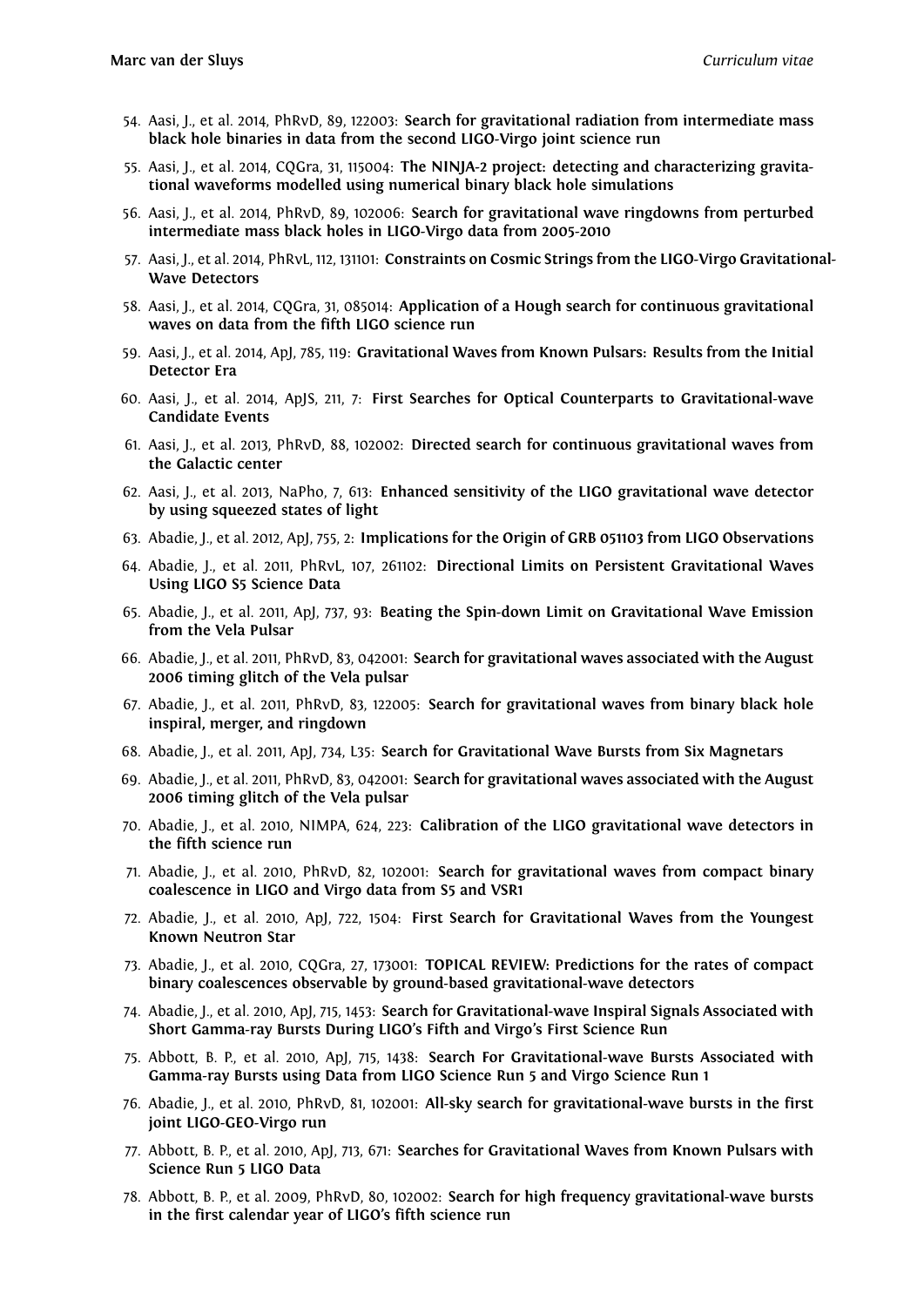- 79. Abbott, B. P., et al. 2009, PhRvD, 80, 102001: **Search for gravitational-wave bursts in the first year of the fifth LIGO science run**
- 80. Abbott, B. P., et al. 2009, PhRvD, 80, 062002: **First LIGO search for gravitational wave bursts from cosmic (super)strings**
- 81. Abbott, B. P., et al. 2009, PhRvD, 80, 062001: **Search for gravitational wave ringdowns from perturbed black holes in LIGO S4 data**
- 82. Abbott, B. P., et al. 2009, PhRvD, 80, 047101: **Search for gravitational waves from low mass compact binary coalescence in 186 days of LIGO's fifth science run**
- 83. Abbott, B. P., et al. 2009, PhRvD, 80, 042003: **Einstein@Home search for periodic gravitational waves in early S5 LIGO data**
- 84. Abbott, B. P., et al. 2009, Natur, 460, 990: **An upper limit on the stochastic gravitational-wave background of cosmological origin**
- 85. Abbott, B. P., et al. 2009, ApJ, 701, L68: **Stacked Search for Gravitational Waves from the 2006 SGR 1900+14 Storm**
- 86. Abbott, B. P., et al. 2009, RPPh, 72, 076901: **LIGO: the Laser Interferometer Gravitational-wave Observatory**
- 87. Abbott, B., et al. 2009, NJPh, 11, 073032: **Observation of a kilogram-scale oscillator near its quantum ground state**
- 88. Abbott, B. P., et al. 2009, PhRvD, 79, 122001: **Search for gravitational waves from low mass binary coalescences in the first year of LIGO's S5 data**
- 89. Abbott, B. P., et al. 2009, PhRvL, 102, 111102: **All-Sky LIGO Search for Periodic Gravitational Waves in the Early Fifth-Science-Run Data**
- 90. Abbott, B., et al. 2009, PhRvD, 79, 022001: **Einstein@Home search for periodic gravitational waves in LIGO S4 data**
- 91. Abbott, B., et al. 2008, CQGra, 25, 245008: **First joint search for gravitational-wave bursts in LIGO and GEO 600 data**
- 92. Abbott, B., et al. 2008, PhRvL, 101, 211102: **Search for Gravitational-wave Bursts from Soft Gamma Repeaters**
- 93. Abbott, B., et al. 2008, ApJ, 683, L45: **Beating the Spin-Down Limit on Gravitational Wave Emission from the Crab Pulsar**
- 94. Abbott, B., et al. 2008, CQGra, 25, 114051: **Astrophysically triggered searches for gravitational waves: status and prospects**

#### Non-refereed publications

- 1. Aasi, J., et al. 2017, yCat, J/ApJ/785/119: **VizieR Online Data Catalog: Gravitational waves from known pulsars (Aasi+, 2014)**
- 2. van der Sluys, M. 2011, ASPC, 447, 317: **Gravitational Waves from Compact Binaries**
- 3. Woods, T. E., Ivanova, N., van der Sluys, M., & Chaichenets, S. 2011, ASPC, 447, 127: **On The Formation of Double White Dwarfs: Reevaluating How We Parametrise the Common Envelope Phase**
- 4. Woods, T. E., Ivanova, N., van der Sluys, M., & Chaichenets, S. 2010, AIPC, 1314, 24: **The Formation of Low-Mass Double White Dwarfs through an Initial Phase of Stable Non-Conservative Mass Transfer**
- 5. van der Sluys, M., Politano, M., & Taam, R. E. 2010, AIPC, 1314, 13: **Masses and Envelope Binding Energies of Primary Stars at the Onset of a Common Envelope**
- 6. The LIGO Scientific Collaboration, et al. 2010, arXiv:1003.2481: **Sensitivity to Gravitational Waves from Compact Binary Coalescences Achieved during LIGO's Fifth and Virgo's First Science Run**
- 7. Nelemans, G., et al. 2009, astro, 2010, 221: **The astrophysics of ultra-compact binaries**
- 8. Michael Politano, R.E. Taam, M. van der Sluys and B. Willems, 2009, AAS 21343215: **Mergers During Common Envelope Evolution Involving a Giant Star and a Stellar or Substellar Companion**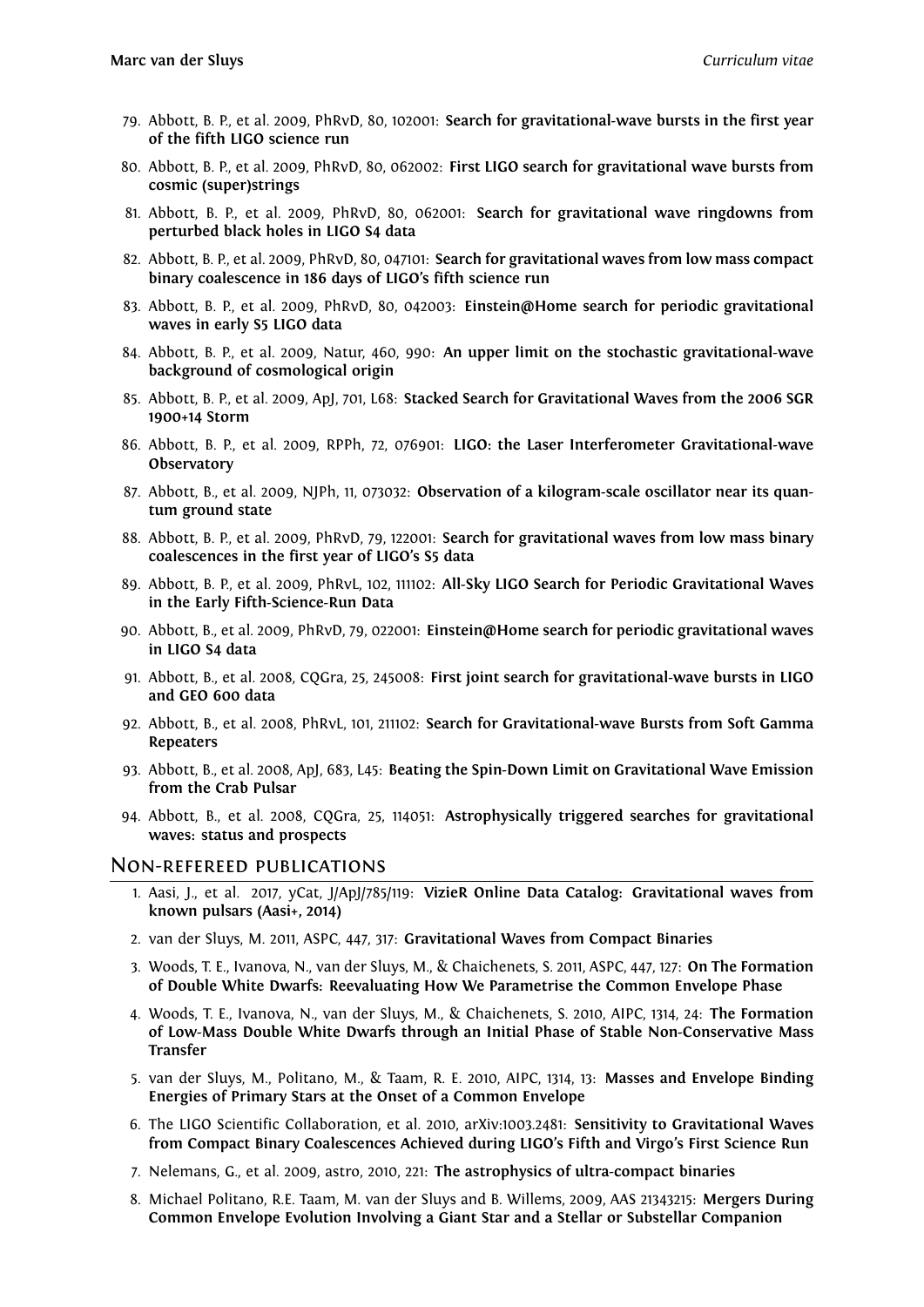- 9. M.V. van der Sluys, C. Röver, A. Stroeer, N. Christensen, V. Kalogera, R. Meyer, A. Vecchio and I. Mandel 2008, APS APRB10004: **Bayesian inference on spinning compact-binary inspirals with ground-based gravitational-wave laser interferometers**
- 10. M.V. van der Sluys, A. Stroeer, A. Vecchio and V. Kalogera 2006 AAS 209.7416: **Bayesian Inference and Observations of Massive Black-hole Binaries with LISA**
- 11. M.V. van der Sluys, F. Verbunt and O.R. Pols 2005, AIPC 797, 627, in *Interacting binaries: accretion, evolution, and outcomes:* **Creating ultra-compact binaries through stable mass transfer**

#### Online publications

These documents can be found at  $han.vandersluys.nl/pub$ , unless specified otherwise.

- 1. MvdS 2021: **Sunlight and solar energy** (MSc lecture notes)
- 2. MvdS 2020: **Writing a short scientific paper: LATEX template and instructions**
- 3. MvdS 2019: **Solar-concentrat[ion optics](http://han.vandersluys.nl/pub)**
- 4. MvdS 2019: **A brief C tutorial, with code examples**
- 5. MvdS 2017: **Installing Arch Linux ARM on a Raspberry Pi**
- 6. MvdS 2017: **Getting started with Emacs**
- 7. MvdS 2017: **Operating systems and Linux system programming** (BSc Lecture notes)
- 8. MvdS 2016: **Efficient use of the Linux command line in the Bash shell**
- 9. MvdS 2015: **Errata NEN 5060 Hygrothermische eigenschappen van gebouwen Referentieklimaatgegevens** (Errata on Dutch insolation norm)
- 10. MvdS 2015: **Availability of wind in the Nederlands** (HAN fact sheet)
- 11. MvdS 2015: **Insolation in the Nederlands** (HAN fact sheet)
- 12. MvdS 2013: **Celestial mechanics in a nutshell** (cmians.sf.net)
- 13. MvdS 2003: **Binary evolution in a nutshell** (www.astro.ru.nl/~sluys/?title=BEiaNS)

#### Authored scientific software packages

Most of my free and open-source software (FOSS) h[as been released](http://cmians.sf.net) under the (L)GPL licence as source code and/or packages and can be found on thefo[llowing websites:](http://www.astro.ru.nl/~sluys/?title=BEiaNS)

| <b>GitHub</b> github.com/MarcvdSluys             | Source code              |
|--------------------------------------------------|--------------------------|
| <b>SourceForce</b> sourceforge.net/u/marcvdsluys | Source code and packages |
| <b>PyPl</b> pypi.org/user/MarcvdSluys            | Python packages          |

The following listgi[ves a selection of my most](http://github.com/MarcvdSluys) relevant, science-related software packages. See software. vandersluys.nl fo[r more open-source projects.](http://sourceforge.net/u/marcvdsluys)

- 1. libSUFR**:** a **lib**[rary containing](http://pypi.org/user/MarcvdSluys) **S**ome **U**seful **F**ortran **R**outines, GPL, libsufr.sf.net (2002–2021).
- 2. libTheSky**:** a **lib**rary to compute the positions of bodies in **The Sky** (Moon, planets,s[tars\) and](http://software.vandersluys.nl) [events \(con](http://software.vandersluys.nl)junctions, eclipses), GPL, libthesky.sf.net; core of the code that generates the popular-astronomy website hemel.waarnemen.com (2002–2021).
- 3. SolTrack**:** free, fast and accurate C/C++, Python and Arduino routi[nes to compute t](http://libsufr.sf.net)he position of the Sun, (L)GPL, soltrack.sf.net (20[14–2021\).](http://libthesky.sf.net)
- 4. SolarEnergy**:** a Python pac[kage to do simple mod](http://hemel.waarnemen.com)elling in the field of solar energy, GPL, pypi. org/project/solarenergy (2020–2021).
- 5. Meteoserver**:** a [Python package to](http://soltrack.sf.net) obtain and read Dutch weather data from Meteoserver.nl, GPL, pypi.org/project/meteoserver (2020–2021).
- 6. AstroTool**:** [a Python packa](http://pypi.org/project/solarenergy)ge for astronomical calculations, GPL, pypi.org/project/ast[rotool](http://pypi.org/project/solarenergy) (2021).
- 7. PG2PLplot**:** [aids the transition fro](http://pypi.org/project/meteoserver)m Fortran code linked against PGPlot to linking it against PLplot, GPL, pg2plplot.sf.net (2013–2020).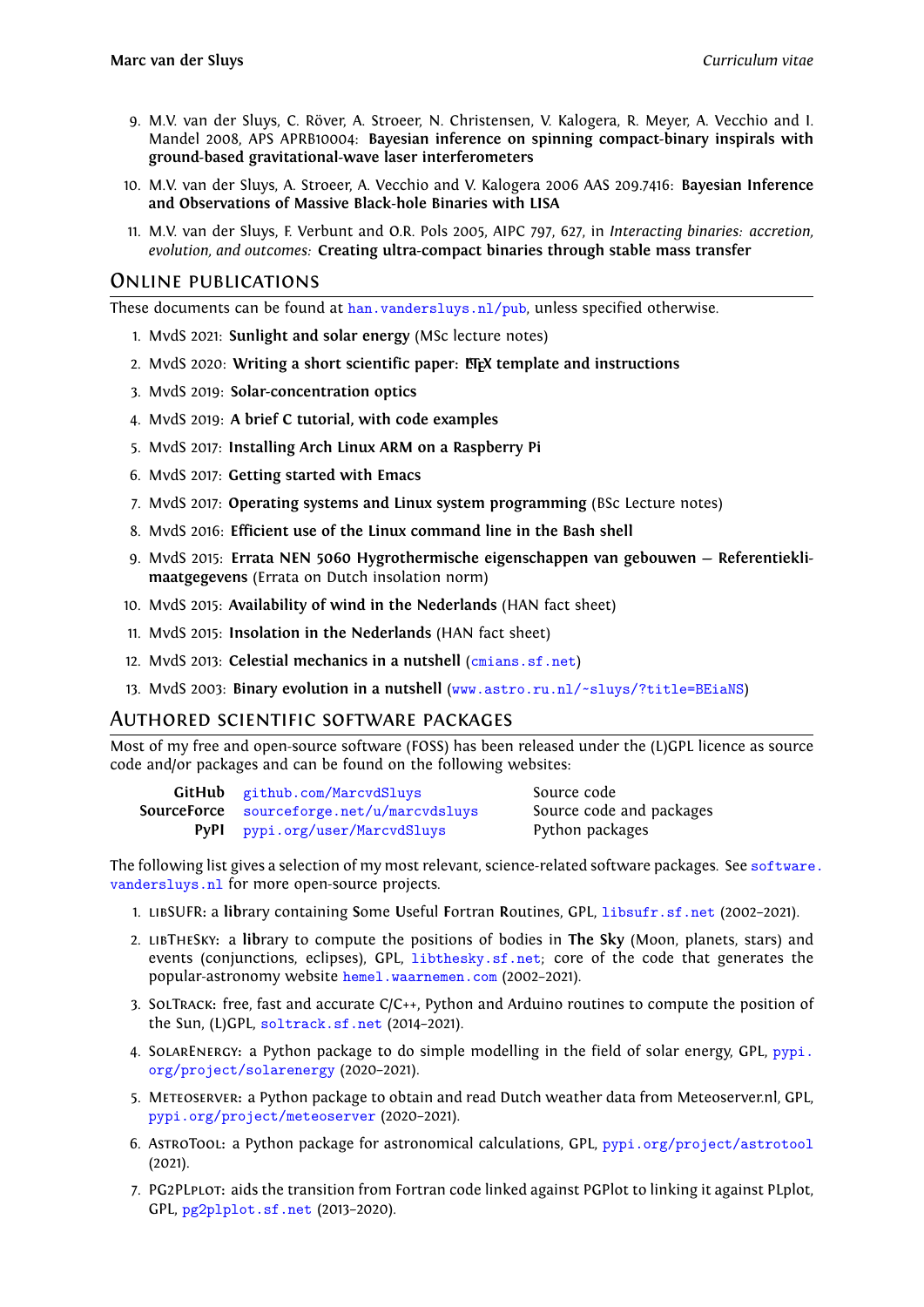- 8. HistAstro**:** a Python package for historical-astronomy calculations of Sun, Moon and planets, GPL, pypi.org/project/histastro (2019–2020).
- 9. ELP-MPP02**:** accurate Moon positions using the lunar solution ELP/MPP02 in Python, GPL, pypi. org/project/elp-mpp02 (2019).
- 10. AnalyseMCMC**:** [analyses and presen](http://pypi.org/project/histastro)ts output from the MCMC codes SPINspiral and LALInference\_mcmc, GPL, analysemcmc.sf.net (2006–2017).
- 11. AstroTools**:** [assorted co](http://pypi.org/project/elp-mpp02)mmand-line tools for astronomy and astrophysics, written inF[ortran,](http://pypi.org/project/elp-mpp02) GPL, astrotools.sf.net (2002–2016).
- 12. evTools**:** tools to [reduce, analyse and p](http://analysemcmc.sf.net)resent output from the binary stellar-evolution code ev, GPL, evtools.sf.net (2002–2015).
- 13. GWtool**:** [simple comman](http://astrotools.sf.net)d-line tools for working with gravitational waves, GPL, gwtool.sf.net (2007–2015).
- 14. RochePlot**:** [schemati](http://evtools.sf.net)cally illustrate the key stages in the evolution of a binary star, several contributions, GPL, rocheplot.sf.net (2012–2015).
- 15. SPINspiral**:** a parameter-estimation code to analyse gravitational-wave binary[-inspiral signals](http://gwtool.sf.net) detected with LIGO/Virgo, including spin effects, GPL, spinspiral.sf.net (2006-2013).
- 16. ev**:** also known as [STARS](http://rocheplot.sf.net), TWIN, or "The Eggleton code": a detailed binary-stellar evolution code, several contributions, stars.vandersluys.nl (2005-2011).
- 17. LALInference\_mcmc**:** parameter-estimation code usi[ng LAL to analyse GW](http://spinspiral.sf.net) binary-inspiral signals detected with LIGO/Virgo, several contributions, GPL, tiny.cc/lal (2010).

#### Contributions to [conferences and](http://stars.vandersluys.nl) workshops

- 1. April 15, 2013, *Third Bonn workshop on formation and evolution of neutron stars*, Bonn, Germany. Talk: **Measuring neutron-star properties with LIGO andV[irgo](http://tiny.cc/lal)**
- 2. August 16, 2012, *EuroWD12*, Krakow, Poland. Talk: **The formation of double white dwarfs**
- 3. June 25, 2012, *Virgo week 2012*, Pisa, Italy. Talk: **Using astrophysical knowledge in gravitationalwave data analysis of binary inspirals**
- 4. April 12, 2011, *NOVA Network-3 meeting*, Leiden, The Netherlands. Talk: **Using astrophysical knowledge in gravitational-wave data analysis of binary inspirals**
- 5. March 11, 2011, *The evolution of compact binaries*, Viña del Mar, Chile. Talk: **Using astrophysical knowledge in gravitational-wave data analysis of binary inspirals**
- 6. March 9, 2011, *The evolution of compact binaries*, Viña del Mar, Chile. Invited review: **Gravitational waves from compact binaries**
- 7. January 28, 2011, *GWPAW-15*, Milwaukee, WI, U.S.A. Talk: **Using astrophysical knowledge in gravitational-wave data analysis of binary inspirals**
- 8. November 5, 2010, *Dutch Physics Society (NVV)*, Lunteren, The Netherlands. Talk: **Using astrophysical knowledge in gravitational-wave data analysis**
- 9. June 22, 2010, *Binary star evolution: mass loss, accretion and mergers*, Mykonos, Greece. Talk: **Population synthesis of common-envelope mergers on the giant branches**
- 10. September 29, 2009, *Stellar Mergers workshop*, Leiden, the Netherlands. Talk: **The formation of single sdB stars through common-envelope mergers / Observing BH/NS mergers with LIGO/Virgo**
- 11. June 4, 2009, *LSC-Virgo meeting*, Orsay, France. Talk (on behalf of the CBC group): **Bayesian inference in the CBC follow-up pipeline**
- 12. March 17, 2009, *Wild Stars in the Old West II*, Tucson, Az, USA. Talk: **Magnetic capture and the CV formation channel for AM CVn stars**
- 13. January 19–22, 2009, *GWDAW-13*, San Juan, Puerto Rico. Poster: **Gravitational-wave astronomy using Markov-chain Monte-Carlo parameter estimation for compact binary inspirals with spinning objects**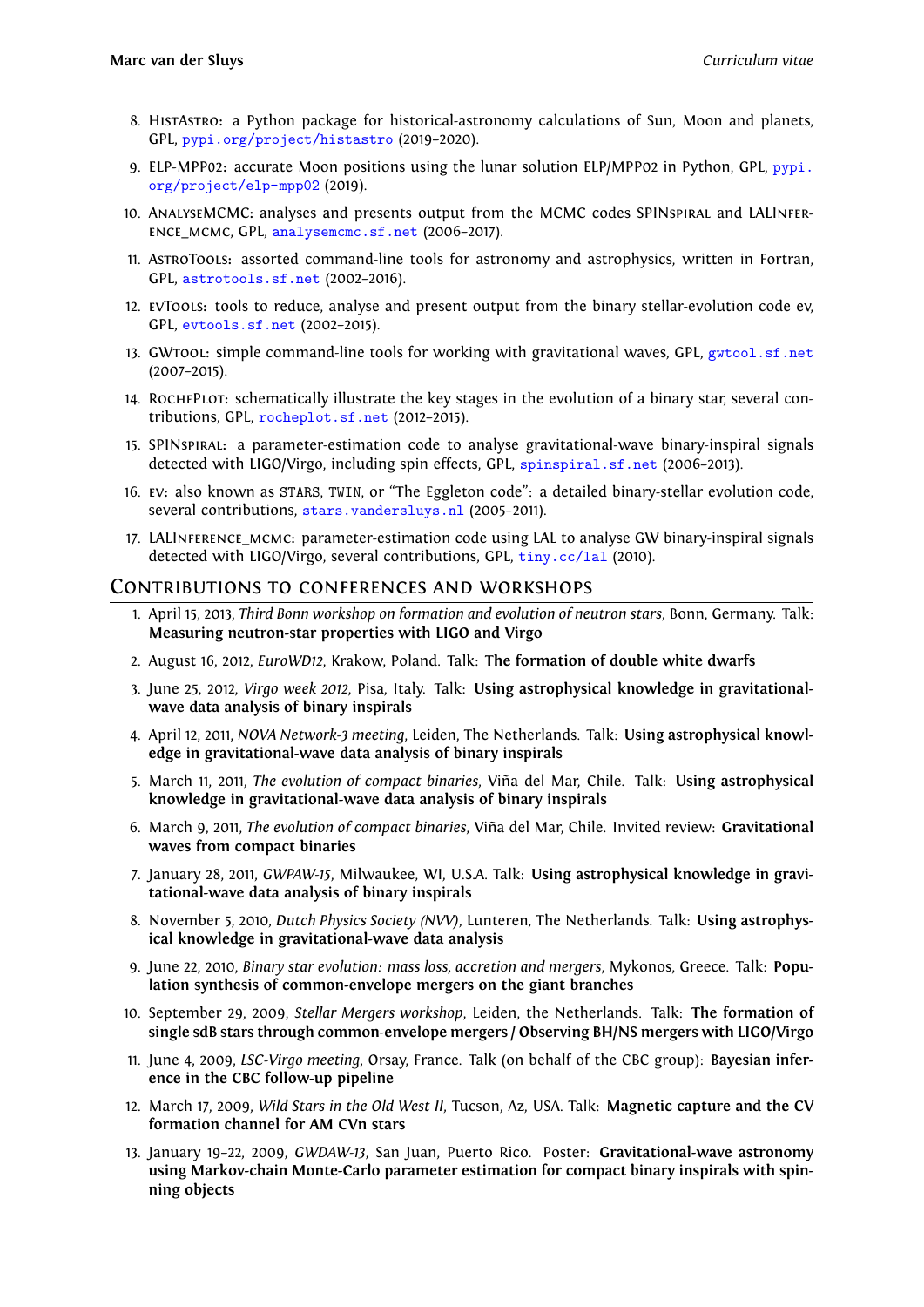- 14. September 20–25, 2008, *LSC-Virgo meeting*, Amsterdam, The Netherlands. Talk: **Dependence of sky-position degeneracies on the detector network and black-hole spin**
- 15. September 1–5, 2008, *2nd International Workshop on AM CVn stars*, Cape Town, S.A. Talk: **Formation of double white dwarfs and AM CVn stars**
- 16. June 10, 2008, *LIGO-Virgo meeting*, Orsay, France. Talk: **The effect of spin on the accuracy of parameter estimation of binary black-hole inspirals**
- 17. April 12, 2008, *American Physical Society Meeting*, St. Louis, Mo, USA. Talk: **Parameter estimation of spinning binary black-hole inspirals using MCMC**
- 18. March 15–20, 2008, *CBC F2F, LIGO-Virgo meeting, Caltech*, Pasadena, Ca, USA. Talk: **Parameter estimation of spinning binary black-hole inspirals using MCMC on LIGO data**
- 19. December 13–16, 2007, *GWDAW 12, MIT, Boston*, Boston, Ma, USA. Poster: **Parameter estimation of spinning binary inspirals using MCMC**
- 20. October 20–25, 2007, *CBC F2F, LIGO-Virgo meeting*, Hannover, Germany. Talk: **Bayesian follow-up in the CBC pipeline**
- 21. August 29 31, 2005: Workshop: *Modest 6*, Evanston, Il, USA. Poster: **Creating ultra-compact X-ray binaries in globular clusters**
- 22. July 4 8, 2005 *Workshop on AM CVn Stars*, Nijmegen, The Netherlands. Talk: **Modelling the evolution of double white-dwarf systems**
- 23. December 15 17, 2004: Workshop: *Modest 5a*, Edinborough, Scotland. Talk: **Creating ultracompact binaries in globular clusters through stable mass transfer**
- 24. July 4 10, 2004: Conference: *Interacting binaries*, Cefalù, Sicily, Italy. Poster: **Creating ultracompact binaries through stable mass transfer**

#### Selected talks for colloquia, seminars and group meetings

- 1. March 21, 2012, Centro de Astrofisica, Universidad de Valparaíso, Chile, Astrophysics colloquium: **Compact binaries and gravitational waves**
- 2. March 20, 2012, ESO Vitacura office, Santiago, Chile, Astrophysics colloquium: **Compact binaries and gravitational waves**
- 3. May 12, 2010, Astronomical Institute/SRON, Utrecht University, Astrophysics Colloquium: **Gravitational-wave astronomy with LIGO and Virgo**
- 4. May 11, 2010, Astron, Dwingeloo, the Netherlands, Colloquium: **Population synthesis of commonenvelope mergers on the giant branches**
- 5. May 4, 2010, Max Planck Institute for Astrophysics, Garching, Germany, Astrophysics seminar: **Population synthesis of common-envelope mergers on the giant branches**
- 6. May 3, 2010, Innsbruck University, Astrophysics colloquium: **Gravitational-wave astronomy with LIGO and Virgo**
- 7. April 29, 2010, Leiden Observatory, Leiden University, Astrophysics colloquium: **Gravitational-wave astronomy with LIGO and Virgo**
- 8. April 27, 2010, Department of astrophysics, Radboud Universiteit Nijmegen, Astrophysics seminar: **Gravitational-wave astronomy with LIGO and Virgo**
- 9. March 11, 2010, Canadian Institute for Theoretical Astrophysics, University of Toronto, CITA seminar: **Gravitational-wave astronomy with LIGO and Virgo**
- 10. March 3, 2010, Department of physics & astronomy, McMaster University, astrophysics seminar: **Population synthesis of common-envelope mergers on the giant branches**
- 11. January 11, 2010, Department of physics & astronomy, University of British Columbia, astrophysics colloquium: **Population synthesis of common-envelope mergers on the giant branches / Gravitational-wave astronomy with LIGO and Virgo**
- 12. March 27, 2008, Center for gravitational-wave physics, Penn State University, seminar: **Parameter estimation of spinning binary black-hole inspirals using MCMC**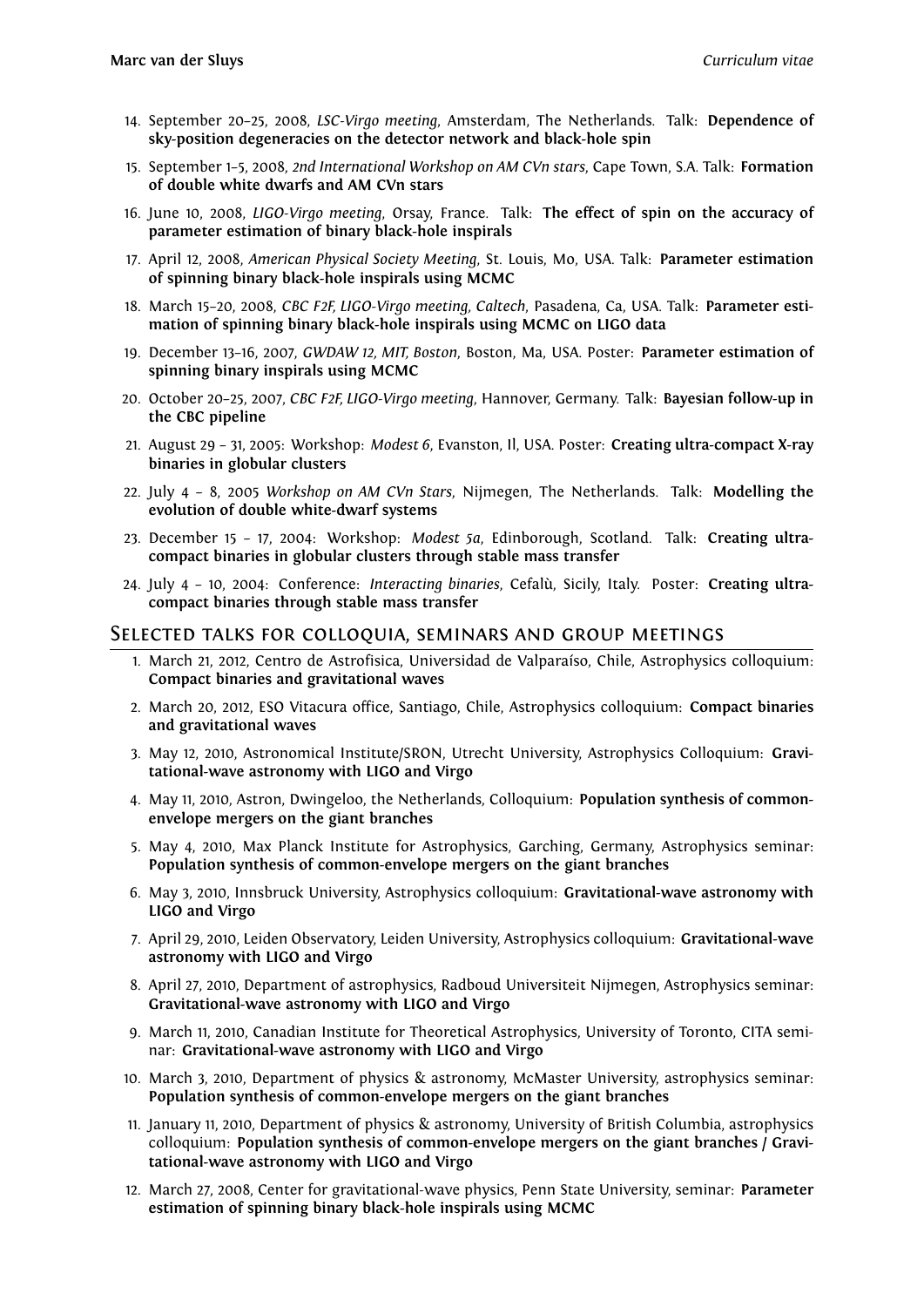- 13. October 19, 2007, University of Birmingham, Gravity group meeting: **The formation of ultracompact binaries in globular clusters**
- 14. October 4, 2007, Northwestern University, Theoretical astrophysics group meeting: **Parameter estimation of spinning binary black-hole inspirals using MCMC**
- 15. October 19, 2006, Northwestern University, Theoretical astrophysics group meeting: **How the Giant lost its mantle and became a Dwarf**
- 16. October 7, 2004, Student Seminar, Utrecht University: **How not to create ultra-compact binaries in globular clusters**
- 17. December 4, 2003, Student Seminar, Utrecht University: **No double white dwarfs from stable mass transfer**
- 18. December 17, 2002, Astrophysical Seminar, University of Innsbruck: **Backward evolutionary calculations to explain double white dwarf systems**
- 19. March 27, 2002, Colloquium, University of Innsbruck: **The dynamics of the nebula M1-67 around the run-away Wolf-Rayet star WR 124**
- 20. August 27, 2001, Graduation Talk, Utrecht University: **A bowshock model for the run-away Wolf-Rayet star WR 124**

#### Editor of conference proceedings

1. **International conference on binaries**, in celebration of Ron Webbink's 65th birthday, Mykonos, Greece, 22–25 June 2010. Editors: Vicky Kalogera and Marc van der Sluys. Melville, New York, 2010, AIP Conference Proceedings 1314.

#### POPULAR TALKS AND LECTURES SINCE 2009:<sup>1</sup>

- 1. 26 March 2021, Public observing night, Radboud University Nijmegen: **The night sky this summer**
- 2. 26 February 2021, Public observing night, Radboud [Un](#page-11-0)iversity Nijmegen: **The night sky in March**
- 3. 29 January 2021, Public observing night, Radboud University Nijmegen: **The night sky in February**
- 4. 12 February 2020, Sonnenborgh museum & observatory, Utrecht: **Course: The Sun**
- 5. 17 October 2019, Sonnenborgh museum & observatory, Utrecht: **Course: The Sun**
- 6. 5 October 2019, Space expo Noordwijk, Science week 2019: **Lecture: We are made of stardust!**
- 7. 13 February 2019, Sonnenborgh museum & observatory, Utrecht: **Course: The Sun**
- 8. 11 November 2018, InScience Film Festival 2018, Nijmegen: **Short lecture: Cielo, and our connection to the cosmos**
- 9. 18 October 2018, Sonnenborgh museum & observatory, Utrecht: **Course: The Sun**
- 10. 22 April 2018, Sonnenborgh museum & observatory, Utrecht: **MuseumYouthUniversity: How can you 'hear' black holes?**
- 11. 22 February 2018, Sonnenborgh museum & observatory, Utrecht: **Course: The Sun**
- 12. 11 October 2017, Sonnenborgh museum & observatory, Utrecht: **Course: The Sun**
- 13. 16 February 2017, Sonnenborgh museum & observatory, Utrecht: **Course: The Sun**

<span id="page-11-0"></span><sup>1</sup>See hemel.waarnemen.com/lezingen/ for a more complete list of my *<sup>∼</sup>* <sup>145</sup> public lectures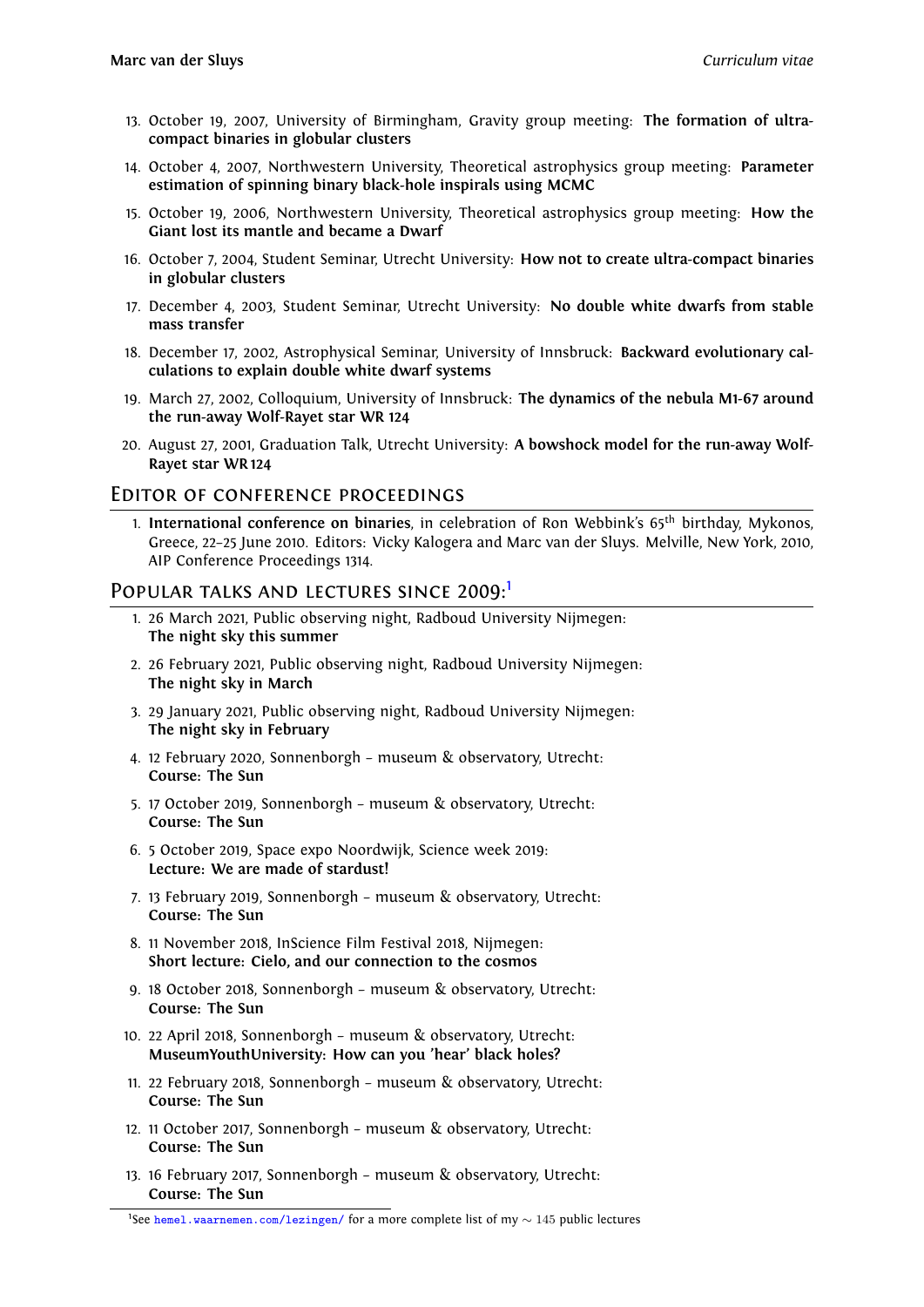- 14. 12 October 2016, Sonnenborgh museum & observatory, Utrecht: **Course: The Sun**
- 15. 31 March 2016, HAN University of Applied Sciences, Arnhem: **Lunch lecture: GW 150914: the first detection of gravitational waves**
- 16. 1 March 2016, HAN University of Applied Sciences, Arnhem: **Lunch lecture: GW 150914: the first detection of gravitational waves**
- 17. 18 February 2016, Sonnenborgh museum & observatory, Utrecht: **Course: The Sun**
- 18. 18 February 2016, Sonnenborgh museum & observatory, Utrecht: **Short lecture: GW 150914: the first detection of gravitational waves**
- 19. 15 October 2015, Sonnenborgh museum & observatory, Utrecht: **Course: The Sun**
- 20. 15 March 2015, IMC Weekend school, Nijmegen: **Guest lecture: The Sun and sunlight**
- 21. 18 February 2015, Sonnenborgh museum & observatory, Utrecht: **Course: The Sun**
- 22. 11 January 2015, Sonnenborgh museum & observatory, Utrecht: **Minicourse Astronomy**
- 23. 28 November 2014, Public observing night, Radboud University Nijmegen: **Lecture: Stars, galaxies and gravitational waves**
- 24. 28 November 2014, Public observing night, Radboud University Nijmegen: **Lecture: We are made of stardust!**
- 25. 28 October 2014, Public observatory, Amsterdam: **Lecture: Compact binaries and gravitational waves in our universe**
- 26. 9 October 2014, Sonnenborgh museum & observatory, Utrecht: **Course: The Sun**
- 27. 13 March 2014, Sonnenborgh museum & observatory, Utrecht: **Course: The Sun**
- 28. 16 October 2013, Sonnenborgh museum & observatory, Utrecht: **Course: The Sun**
- 29. 5 October 2013, Flemish Astronomers Club, Blankenberge, Belgium: **Lecture: Compact binaries and gravitational waves in our universe**
- 30. 22 March 2013, Public observing night, Radboud University Nijmegen: **Lecture: Stars, galaxies and gravitational waves**
- 31. 22 March 2013, Public observing night, Radboud University Nijmegen: **Lecture: We are made of stardust!**
- 32. 26 October 2012, Public observing night, Radboud University Nijmegen: **Lecture: Stars, galaxies and gravitational waves**
- 33. 18 October 2012, Thales, Zwolle: **Lecture: Compact binaries and gravitational waves in our universe**
- 34. 10 October 2012, Sonnenborgh museum & observatory, Utrecht: **Course: The Sun**
- 35. 21 May 2012, Astra Alteria, Putten: **Lecture: Compact binaries and gravitational waves in our universe**
- 36. 28 April 2012, Halley Observatory, Heesch: **Lecture: Compact binaries**
- 37. 30 March 2012, Public observing night, Radboud University Nijmegen: **Lecture: The Sun**